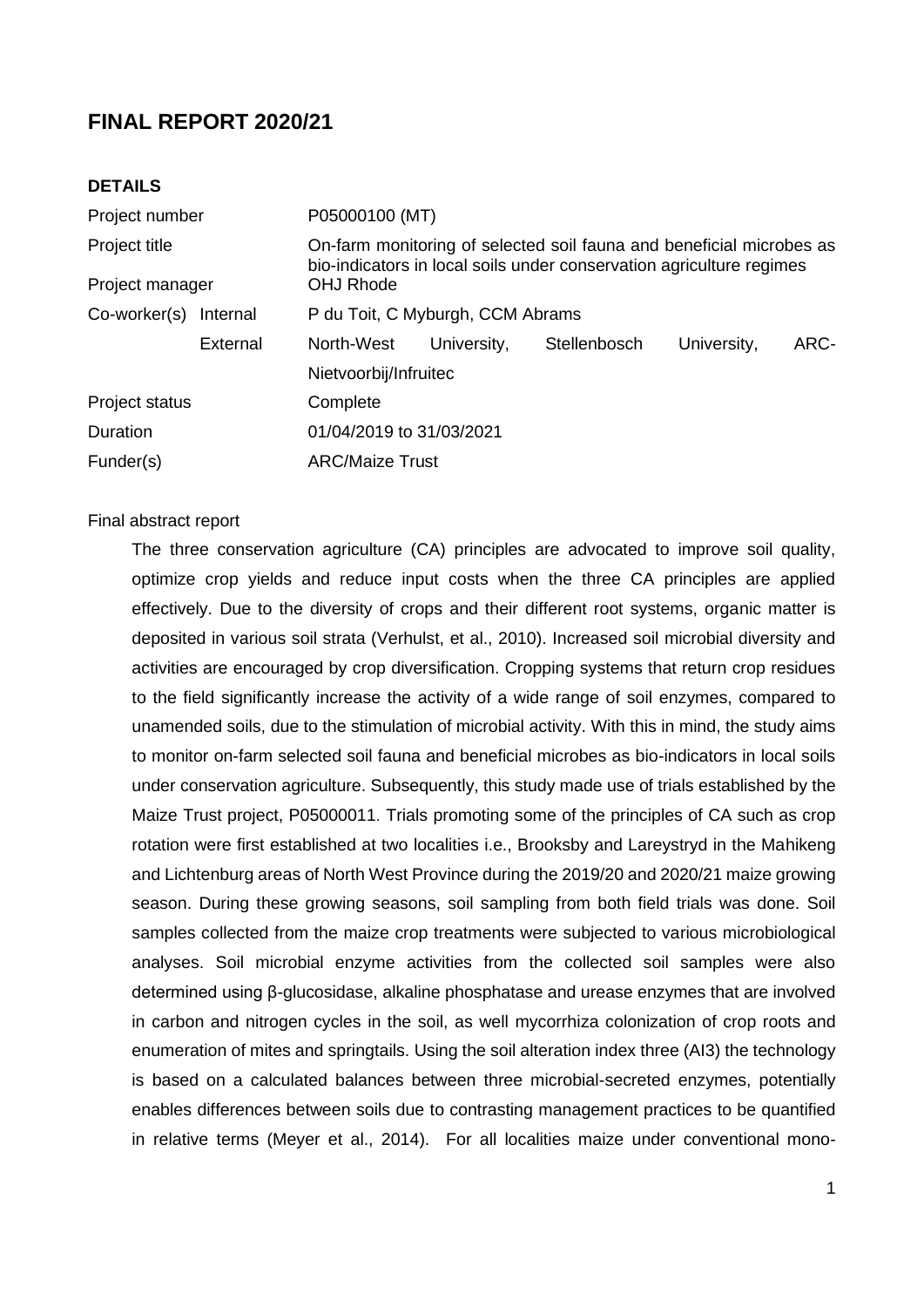cropping displayed higher enzyme activities compared to CA treatments. A more negative AI3 index score for the maize based soils supported this. This was also the case for mycorrhiza and springtail counts for both seasons at Lareystryd and Brooksby. These findings suggest that maize cropping systems for this particular region provide the highest activities concerning microbial activities and soil micro fauna. However, this trend must be corroborated with ongoing monitoring.

Keywords: conservation agriculture, soil enzyme activities, soil fauna, mycorrhiza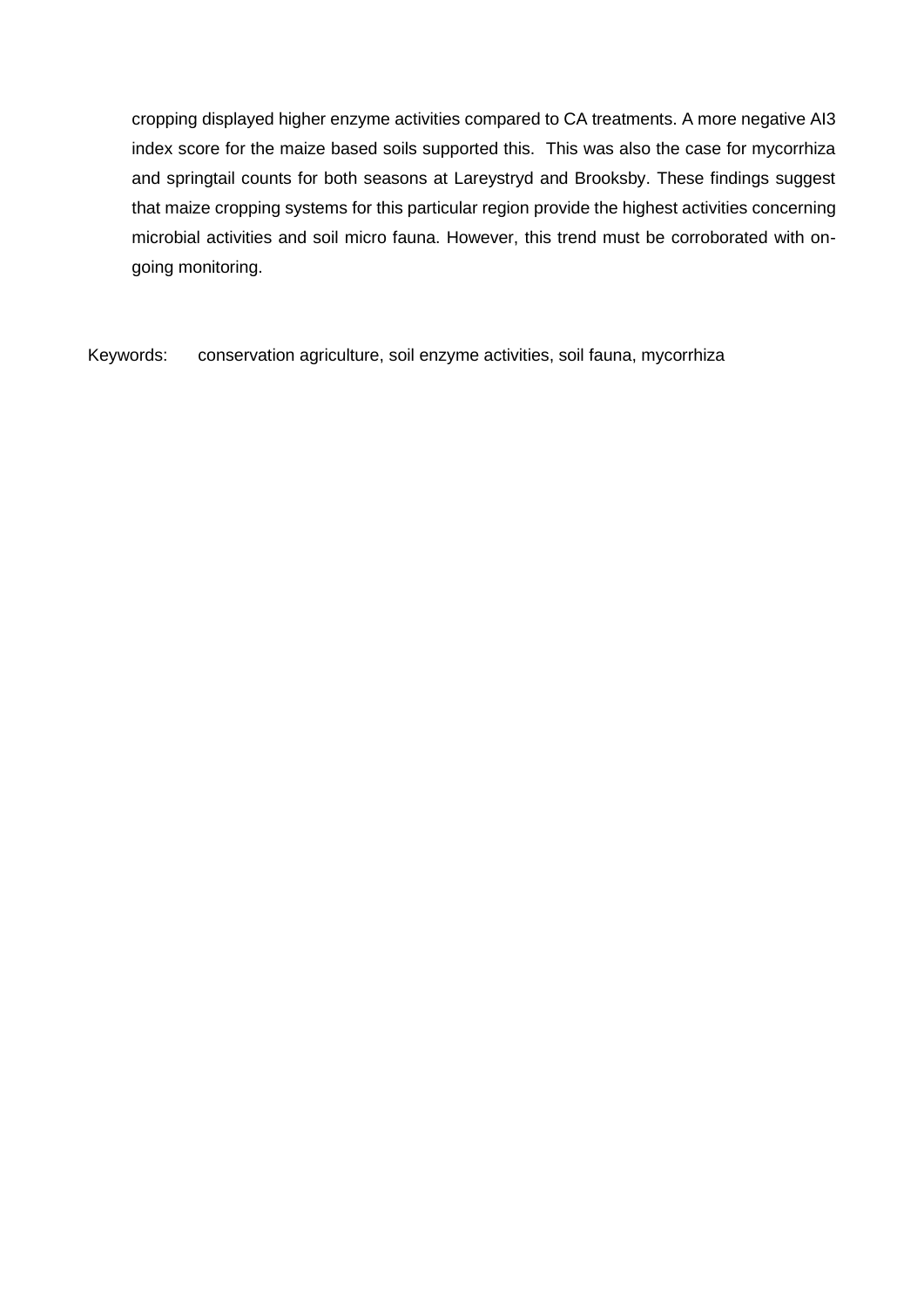### **INTRODUCTION**

In South Africa the persistent use of conventional agricultural practices such as ploughing and monoculture, cropping often leads to the degradation of soils (Montgomery, 2007). This is evident in the decrease of carbon content in our arable soils of the Highveld, which poses an inherent risk for farmers to grow crops sustainably. Conservation Agriculture (CA) is recognised as a way to combat and address soil deterioration brought about by conventional cultivation practices.

This conversion process achieved through CA, is governed by three main principles namely crop diversification, minimum soil disturbance, and permanent soil cover. Ensuing advantages such as increased infiltration, aggregate stability, increased water holding capacity, etc., are associated with a higher soil organic matter (SOM) content. Since SOM is responsible for the energy supply in a soil ecosystem, the application of these three main CA principles has a considerable impact on soil biology. Soil organisms can be classified into three main groups, which describe the principal function they perform in the soil: chemical engineers representing bacteria and fungi, biological regulators consisting of protozoa, springtails, mites and ecosystem engineers namely earthworms. The latter two are classified under soil fauna. With regard to soil fauna, microbial mass diversity and biological activity are higher in undisturbed soil or a soil system that is managed using CA techniques compared to those receiving deep cultivation (Nsabimana et al., 2004; Spedding et al., 2004). Currently we have limited information on the microbial community in soil and its role in CA. What is lacking are the impacts and contribution that biological regulators and ecosystem engineers are making in local CA systems and if the scenario is similar to that of e.g. Argentina. On-farm monitoring of these soil fauna could prove to be helpful to improve overall soil quality and grain crop performance, specifically for developing farmers. The three conservation agriculture (CA) principles are advocated to improve soil quality, optimize crop yields and reduce input costs when the three CA principles are applied effectively. Due to the diversity of crops and their different root systems, organic matter is deposited in various soil strata (Verhulst, et al., 2010). Increased soil microbial diversity and activities are encouraged by crop diversification. Cropping systems that return crop residues to the field significantly increase the activity of a wide range of soil enzymes, compared to unamended soils, due to the stimulation of microbial activity.

Soil enzymes are important mediators and catalysts of important soil functions that regulate decomposition, transformation and release of inorganic nutrients for plants growth, help in nitrogen fixation etc. The cropping systems, crops and fertiliser doses affect not only soil biota but also influence soil enzyme activities. Bacteria, actinobacteria, fungi, yeast, algae and protozoa (Pelczar et al. 2010). All facilitate metabolic processes in soils mainly through enzyme synthesis (Dick 1994). The activities of soil enzymes may be affected by agricultural management practices (Dick 1994). β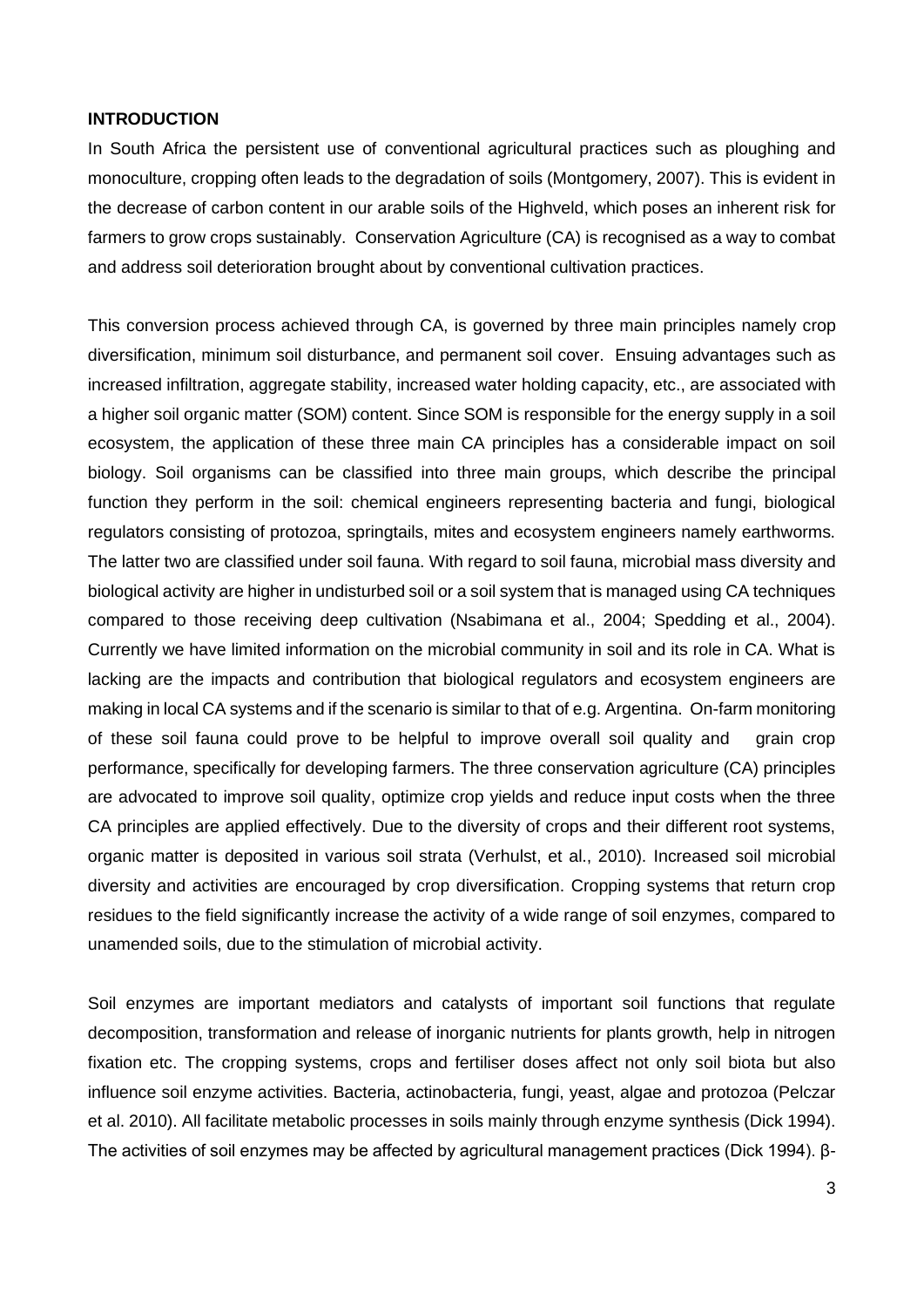glucosidase, urease and phosphatase, which are active in the cycling of, respectively, carbon (C), nitrogen (N) and phosphorus (P), have been shown to be sensitive to management-induced changes in the soil environment by Caravaca et al. (2002). Typically, enzyme activities correlate with soil organic matter (OM) content, with soil OM being the site of enzyme synthesis and enzyme stabilisation (Tabatabai 1994). Activities of these enzymes are indicative of short-term (Bandick and Dick 1999) and medium- to long-term (Jin et al. 2009) changes in their respective pools of organic nutrients. Potentially, enzyme activity may be a useful indicator of the effects of different soil management practices on soil conditions, which in turn may affect crop performance. However, insofar as monitoring microorganisms are concerned, it is not possible to evaluate the ecological significance of a microorganism simply by determining their numbers. It is of greater importance to obtain information on their activity (Alexander, 1977). This view was reiterated by Naseby and Lynch (1997), who considered enzymatic determinations more useful than microbial measures, since they can be made with higher precision.

The majority of reports are thus, in favour of using enzyme activity as valid indicators of soil health (Dick 1994, Dick et al. 1996, Marx et al. 2001; Paz-Ferreiro et al. 2009). However, some studies on individual enzyme activities suggest strong temporal and spatial variability, dependent on the function of the enzyme and the type of land use under consideration thus, often leading to conflicting results (Aon et al. 2001; Trasar-Cepeda et al. 2008; Garcı´a-Ruiz et al. 2009). It is this complexity of the behaviour of the soil enzymes that raises doubts, among some researchers, about the suitability of enzyme activities as a measure of general soil health. However, the activities of individual enzymes are rather difficult to interpret and a number of reports proposed using simultaneous estimation of multiple enzyme activities, equations or single numerical values (indices), as indicators of soil health or quality (Pankhurst et al. 1997; Trasar-Cepeda et al. 1998; Saviozzi et al. 2001; Killham and Staddon 2002). One such index, alteration index three (AI3), quantifies the balance between the three. Latest research regarding the use of enzymes as indicators of soil health involves an innovative approach using a soil alteration index three (AI3). This technology is based on a calculated balances between three microbial-secreted enzymes, potentially enables differences between soils due to contrasting management practices to be quantified in relative terms (Meyer et al., 2014). The ability of AI3 to distinguish between apple orchard soils under conventional and organic production protocols, and to reflect tree performance, were tested in a maturing apple orchard. AI3 was proofed to be a useful indicator of relative apple tree performance under organic and conventional soil surface management practices. This inspire confidence that the AI3 index could also be used as soil management tool in CA systems.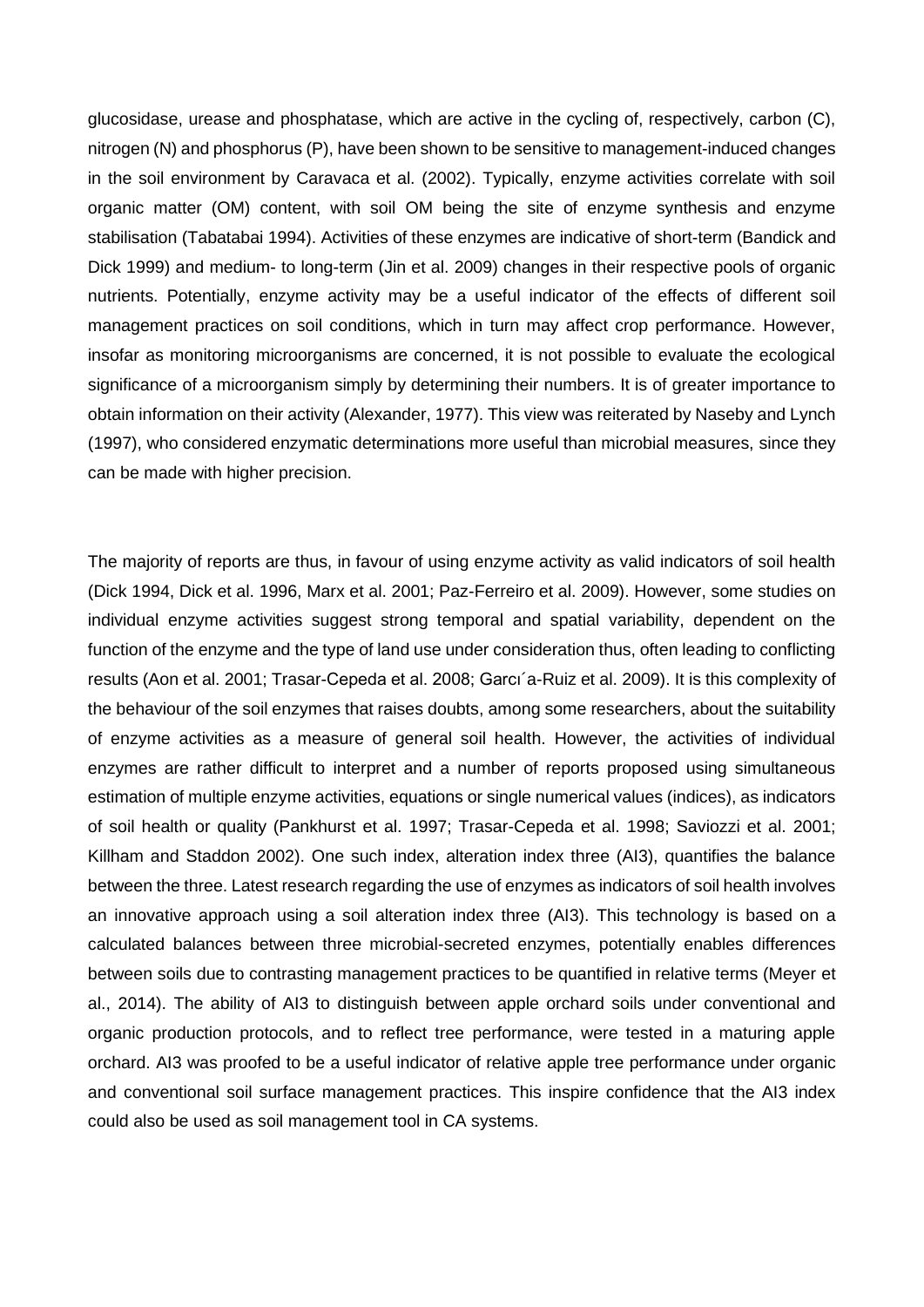Stimulation of microorganisms in the rhizosphere and the improved physical condition of soils in crop rotations have been observed, particularly when the cropping systems have contained legume species. Synergistic associations between soil biota and plant roots (rhizosphere) are facilitated through the release of root exudates, leading to improved nutrient cycling, plant growth stimulation, and disease resistance, resulting in increased soil quality, crop health and yield. This could possibly be indicative of better mycorrhiza fungi root colonisation. As mycorrhiza fungi cover and extend the crop roots, there may be less room for pathogenic fungi to infect.

Conventional tillage does not only alter the soil's physical and chemical properties, but also the spatial integrity of the soil as a support matrix for the functioning of the soil microbial communities. Conventional tillage breaks crop residues into smaller pieces and redistributes them throughout the ploughed layer. Contrary to conventional tillage, no-till does not disrupt existing soil food webs, leading to increasing soil microbial diversity and activity. It has been argued that increased soil microbial diversity will increase the potential of an ecosystem to function more efficiently under a variety of environmental conditions suggesting greater resilience. It is therefore important to study communities rather than single species. Concerning micro-fauna, Cochran *et al*. (1994) suggest that management practices that favour bacteria would also be expected to favour protozoa, since bacteria are their main food source. In addition, the abundance of meso-fauna (in particular, pot worm) was greater where CA was practiced in comparison to compacted soil (Röhrig *et al*., 1998). The negative effects on micro arthropod populations are caused, in part, by the physical disturbance of the soil from plough-based tillage. Soils managed according to CA principles show significantly decreased bulk density at the surface. This results from the exiting mulch layer on top of non-tilled soils (Beisecker, 1994) that provides organic matter and food for soil fauna, which loosens surface soil because of burrowing activities.

Thus the aim of the study is to determine the effect of on-farm conservation agricultural promoted practices, tillage practices, and cropping systems, on soil fauna and selected microbes that can serve as bio-indicators over a three-year monitoring period in the North West under communal farming. To generate information that would add to the existing knowledge base as to which soil fauna are prevalent under established CA systems under communal farming.

# **MATERIALS AND METHODS**

This study is underpinned by the agronomic practices of Maize Trust project P05000011. Soil samples were collected during grain filling stage of maize crops at the trial sites at Brooksby (2019/2020), and Lareystryd (for 2019/20 and 2020/21) in the Lichtenburg and Mafikeng areas.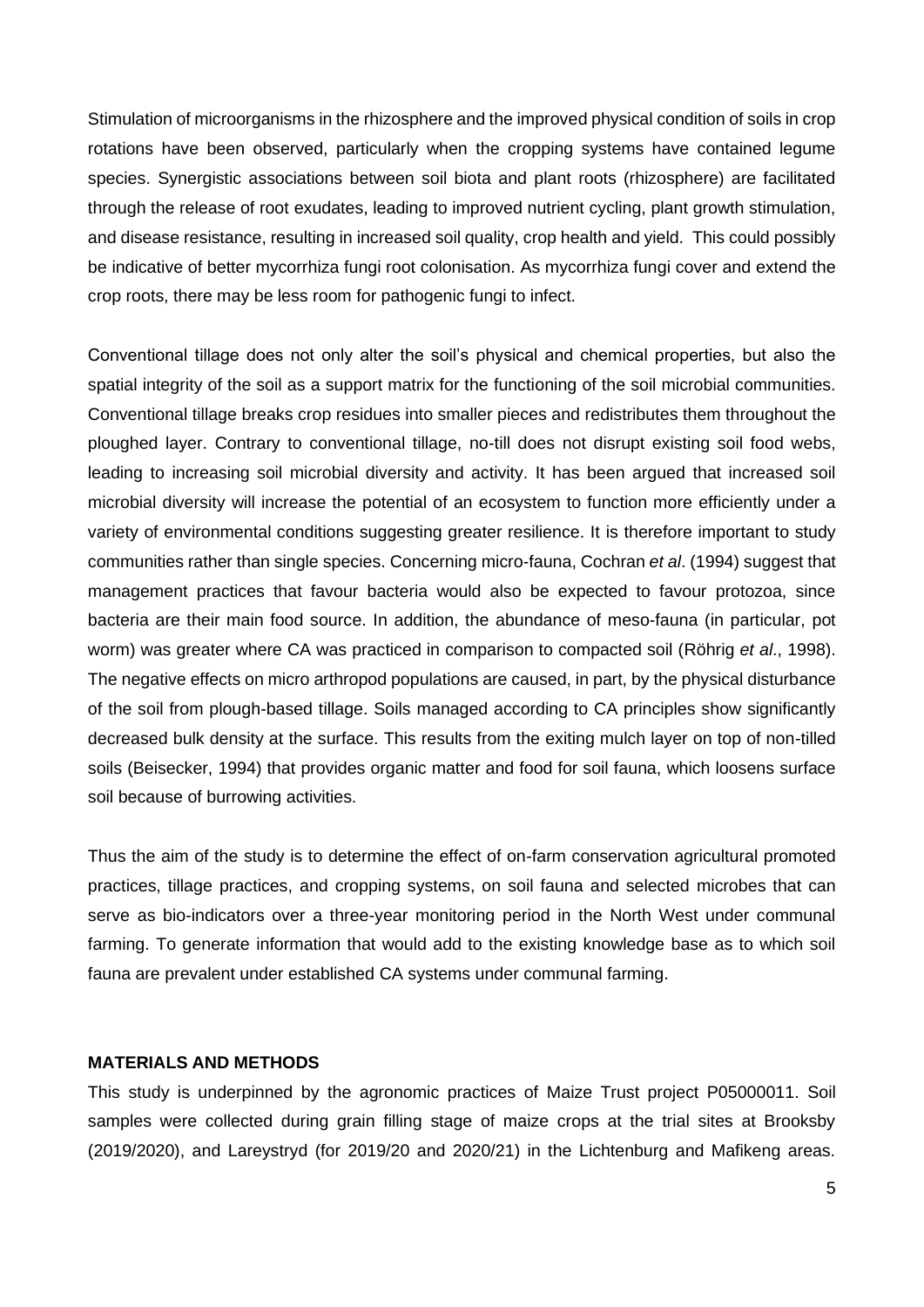Rhizosphere soil samples from various treatments comprising of strip plots of selected crops namely maize, sunflower, soybean and cowpeas were taken for further analyses. Subsequently, selected laboratory analyses were performed on these samples.

# **Lareystryd trial**

Due to the removal of the crop residue of the previous season (2019/20) by livestock accessing the plot, no crop cover remained. As a result of this event, no soil cover was left. In view of this, the focus was on the effect of crop rotation.

# **Brooksby trial**

Due to theft of maize at the Brooksby plot during the growth period in 2020, the trail could not be harvested. However, soil samples could still be sampled. As indicated by the report of Mr P du Toit, the trial plot at Brooksby was planned to be planted on 20 January 2021 following several delays but due to unforeseen circumstances resulted in a failure of the trial at Brooksby.

# **Laboratory analyses**

# *Enzyme assays*

The microbial activities of  $\beta$ -glucosidase, and acid phosphatase were determined using 1g of airdried soil and incubated for 1h (37  $\degree$ C) with the appropriate substrate for each enzyme at their respective optimal pH values (Tabatabai, 1994). In the case of urease, 5g of air-dried soil was used. Methods used are summarised in Table 1. These selected enzymes have been implicated in the carbon, nitrogen and phosphorous soil cycles, respectively.

| $EC$ number <sup>a</sup> | Recommended       | Assay conditions <sup>c</sup> | Optimum pH   |
|--------------------------|-------------------|-------------------------------|--------------|
|                          | name <sup>b</sup> | [Substrate]                   |              |
| 3.1.3.2                  | Acid              | p-Nitrophenyl                 | 6.5          |
|                          | phosphatase       | phosphate                     |              |
|                          |                   | [25mM]                        |              |
| 3.2.1.21                 | β-glucosidase     | $p$ -Nitrophenyl- $\beta$ -   | 6.0          |
|                          |                   | glucopyranoside               |              |
|                          |                   | [25mM]                        |              |
| 3.5.1.5                  | Urease            | Urea [80mM]                   | Non-buffered |

Table 1. The methods used to determine enzyme activity in soils.

aEC number denotes enzyme class

bMethods according to Tabatabai (1994 and 1982)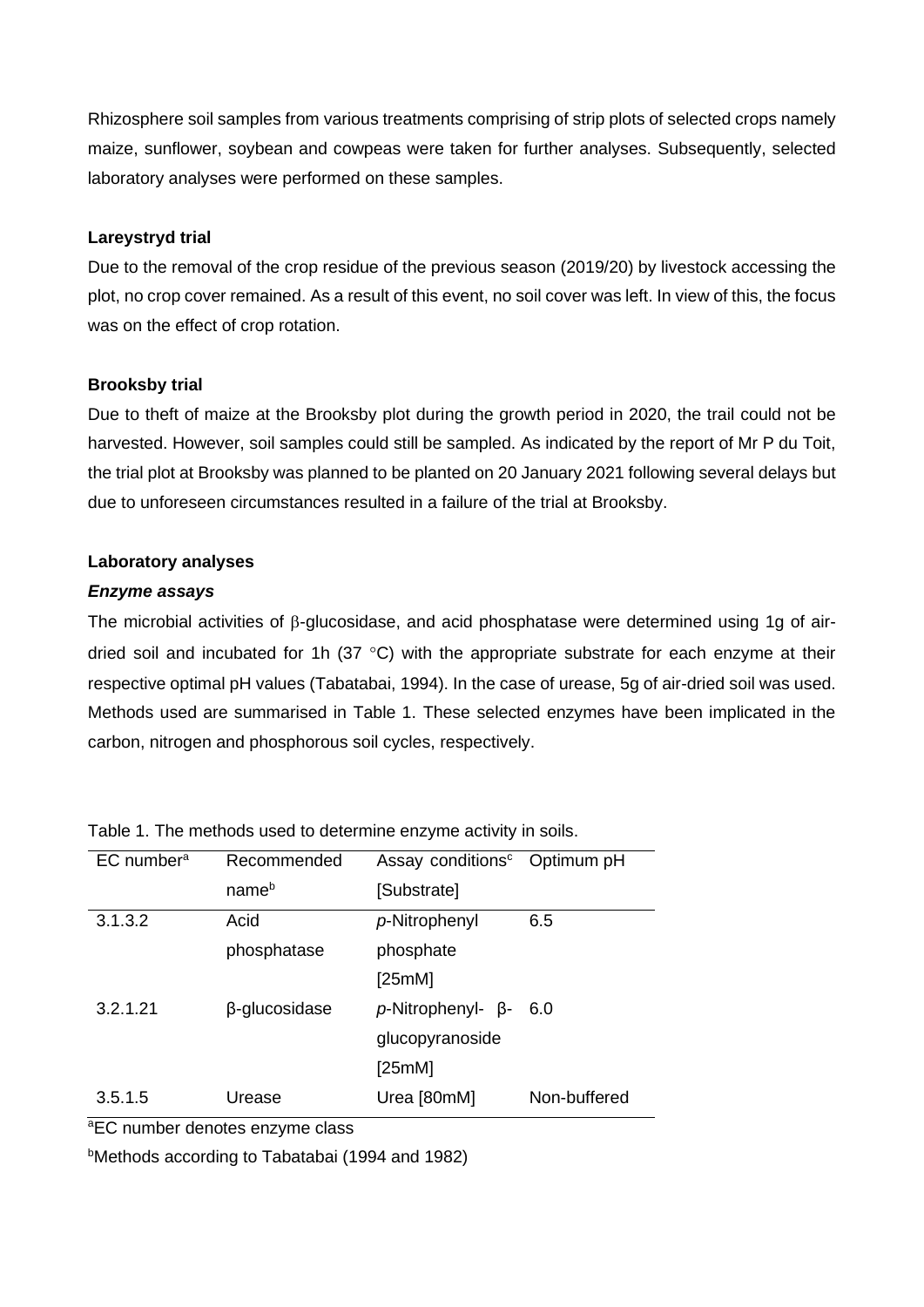<sup>c</sup>Values in parentheses are substrate concentrations under the respective assay conditions. The product of reactions for glucosidase and phosphatase is *p*-Nitrophenol=PN

AI3 values were calculated with the equation: AI3 =  $(7.87 \times \beta$ -glucosidase) –  $(8.22 \times \beta)$  phosphatase) – (0.49 x urease) where enzyme activities were expressed in micromoles of, respectively, pnitrophenyl-β-D-glucoside and p-nitrophenylphosphate per gram of soil per hour, and micrograms of urea per gram of soil per hour.

### *Soil fauna assessment*

The On-Farm Soil Monitoring Handbook was used as guide how to sample soil and how to extract and count the dominant soil meso-fauna (mites and springtails). Data was recorded and subjected to statistical analyses using Statgraphics software package.

#### *Mycorrhiza colonization*

Mycorrhiza colonization was determined by using the method described by Vierheilig et al 1998.

#### **RESULTS**

#### **Lareystryd trial**

Results were obtained and are presented as follows: Selected soil enzyme assays (β-glucosidase, alkaline phosphatase and urease) revealed no significant differences between the various treatments at Lareystryd (Table 2). However, the soil alteration index three (AI3) showed a more negative value in the maize plots compared to other treatments at Lareystryd. The AI3 index quantifies the balance between the three enzymes into a singular numerical value. A more negative value indicates an improvement in soil quality. This means the soil quality could be better in the maize plots compared to the rest of the treatments. Furthermore, this is also supported by the higher colonization (34%) percentage of maize treatments compared to cowpeas (12%) and soybean (13%) (Table 5). We also detected that in the maize and sunflower treatments the mites: springtails ratio is lower than in soybean treatments. In the second season at Lareystryd enzyme activities were all higher in maize plots preceded by maize or a legume in the previous season than maize preceded by sunflower (Table 4). The AI3 index also supported this trend. Springtail numbers were also significant higher in the maize rotated with maize treatments as well as mychorrhizal colonization (Table 7). However, the highest ratio of mites to springtails were detected in the maize preceded by soybean. The lowest ratio of mites to springtails were recorded in the maize preceded by sunflower.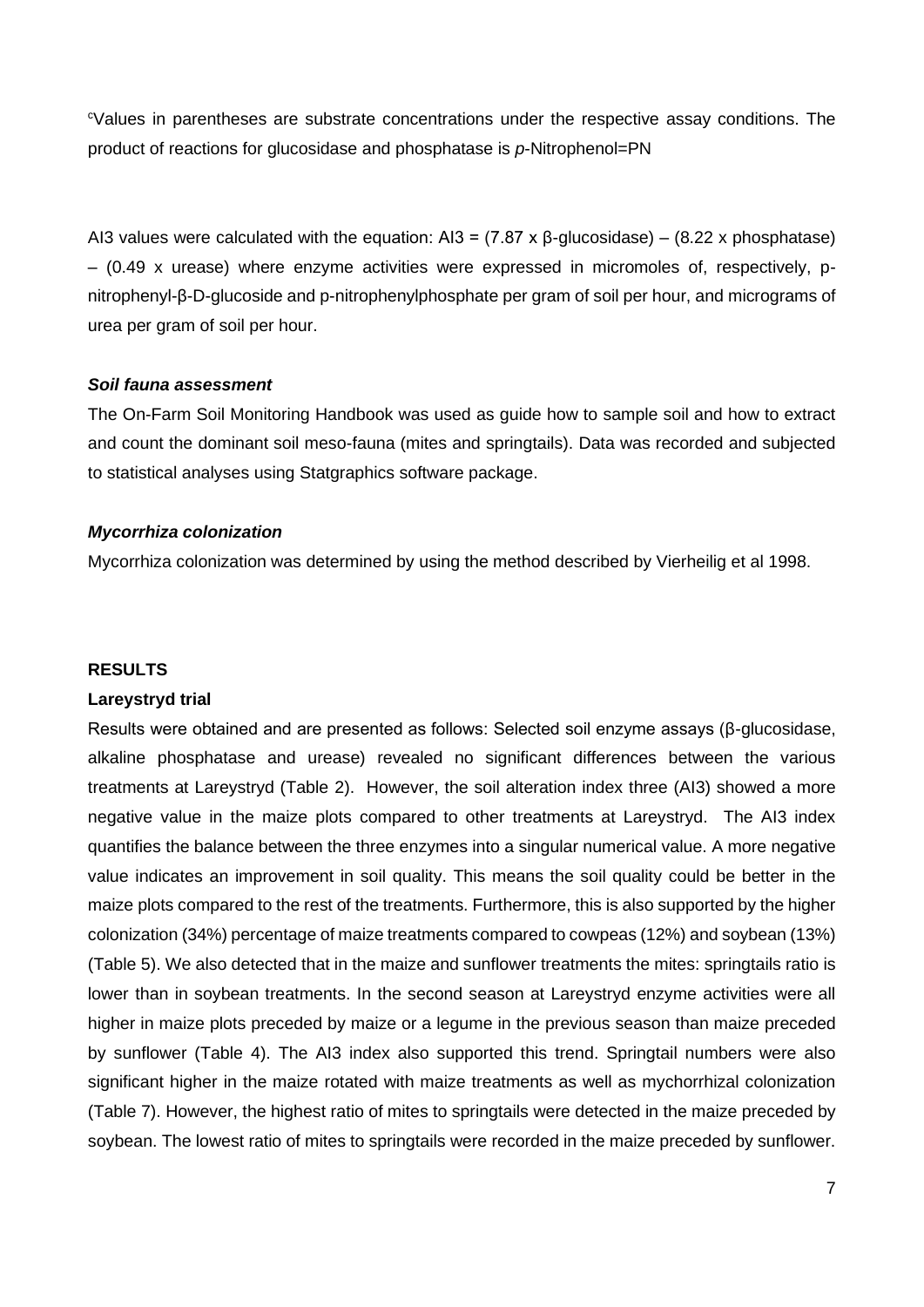# **Brooksby trial**

At Brooksby the selected soil enzymes showed no significant differences among treatments (Table 3). A more negative value for the AI3 index was also obtained in the maize plots. A similar finding for the mites: springtails ratio occurred in the soybean and cowpea treatments that was higher compared to the sunflower and maize treatments (Table 6). Mycorrhiza colonization was also higher in the maize and sunflower treatments compared to the legume treatments.

Table 2. Soil microbial enzyme activity as affected by treatment at Lareystryd during 2019/20 season. Glucosidase - and phosphatase activities were measured in mg.kg<sup>-1</sup> soil.h<sup>-1</sup>. Urease activity was measured in mg.kg<sup>-1</sup> soil.2h<sup>-1</sup>

| Treatment    |    | df | Glucosidase | Urease    | Phosphatase | AI3     |
|--------------|----|----|-------------|-----------|-------------|---------|
| Maize        |    |    | 1509a       | 5.15a     | 1213a       | -9888   |
| Soybean      |    |    | 1445a       | 4.36ab    | 1134a       | $-9241$ |
| Cowpea       |    |    | 1409ab      | 4.42ab    | 1128a       | $-9194$ |
| Sunflower    |    |    | 1379ab      | 3.98ab    | 1052ab      | $-8571$ |
| <b>ANOVA</b> |    |    |             |           |             |         |
| Source       | οf |    |             |           |             |         |
| variation    |    |    |             |           |             |         |
| Treatment    |    | 12 | <b>NS</b>   | <b>NS</b> | <b>NS</b>   |         |

NS = Not significant at the 0.05 probability level

Table 3. Soil microbial enzyme activity as affected by treatment at Brooksby during 2019/20 season. Glucosidase - and phosphatase activities were measured in mg.kg $1$  soil.h $1$ . Urease activity was measured in mg.kg<sup>-1</sup> soil.2h<sup>-1</sup>

| Treatment    |    | df | Glucosidase | Urease    | Phosphatase | AI3     |
|--------------|----|----|-------------|-----------|-------------|---------|
| Maize        |    |    | 943a        | 4.15a     | 1008a       | $-8234$ |
| Soybean      |    |    | 936a        | 4.16a     | 978a        | $-7988$ |
| Cowpea       |    |    | 879a        | 4.28a     | 983a        | $-8032$ |
| Sunflower    |    |    | 885a        | 3.64ab    | 964a        | $-7876$ |
| <b>ANOVA</b> |    |    |             |           |             |         |
| Source       | οf |    |             |           |             |         |
| variation    |    |    |             |           |             |         |
| Treatment    |    | 12 | ΝS          | <b>NS</b> | ΝS          |         |

 $NS = Not$  significant at the 0.05 probability level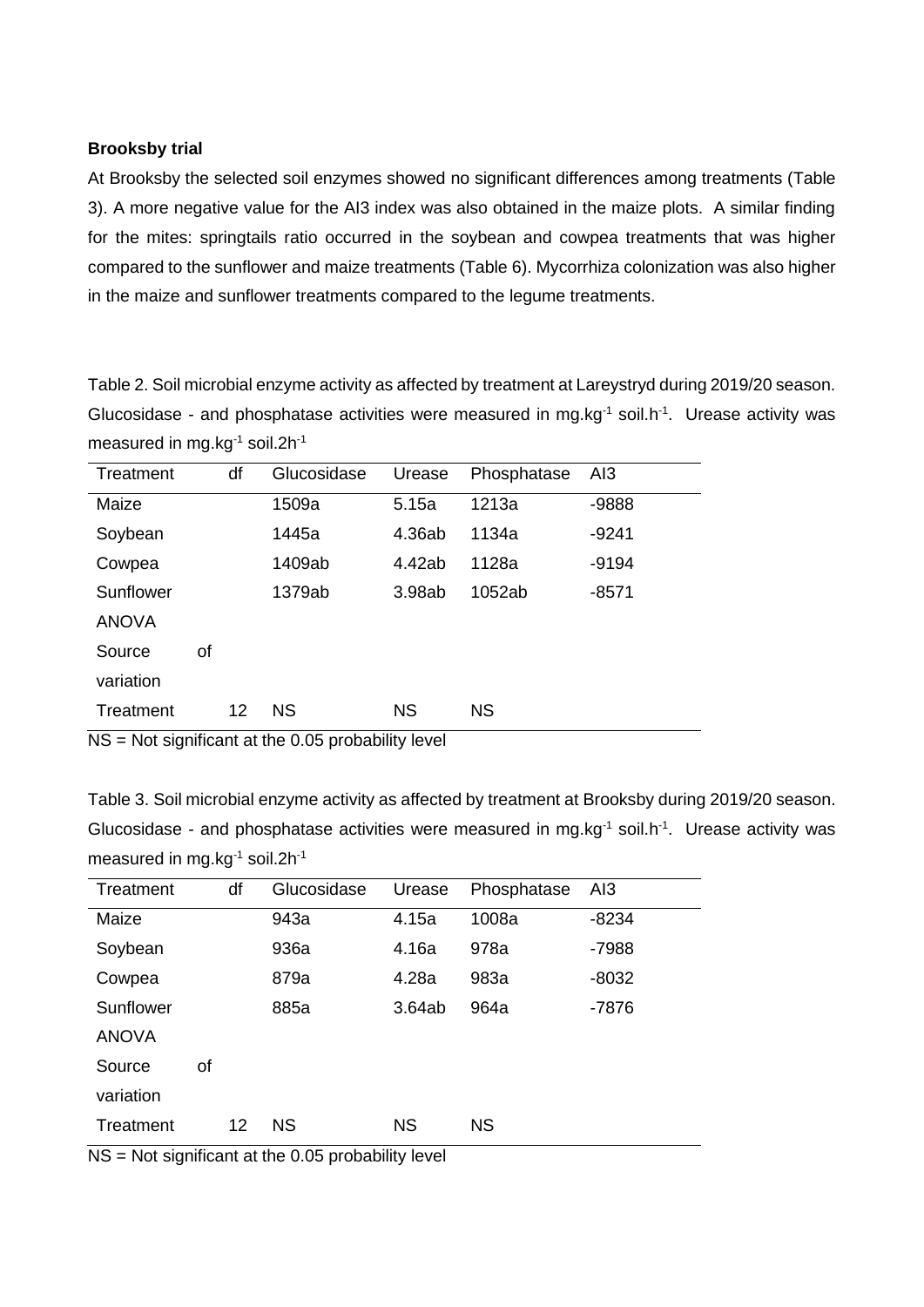Table 4. Soil microbial enzyme activity as affected by treatment at Lareystryd during 2020/21 season. Glucosidase - and phosphatase activities were measured in mg.kg<sup>-1</sup> soil.h<sup>-1</sup>. Urease activity was measured in mg.kg<sup>-1</sup> soil.2h<sup>-1</sup>

| Treatment       | df | Glucosidase | Urease    | Phosphatase | AI3      |
|-----------------|----|-------------|-----------|-------------|----------|
| Maize-maize     |    | 1704a       | 5.02a     | 1521a       | $-12408$ |
| Soybean-maize   |    | 1690a       | 5.23a     | 1529a       | $-12475$ |
| Cowpea-maize    |    | 1586ab      | 5.12ab    | 1455a       | $-11872$ |
| Sunflower-maize |    | 1488c       | 4.74b     | 1367b       | $-11154$ |
| <b>ANOVA</b>    |    |             |           |             |          |
| Source          | οf |             |           |             |          |
| variation       |    |             |           |             |          |
| Treatment       | 12 | <b>NS</b>   | <b>NS</b> | ΝS          |          |

# **Effect of crop rotation on legumes and sunflower**

No significant crop rotation effect was observed on legumes and sunflower for enzyme activities (data not shown).

| Treatment   | Mites (per       | Springtails (per  | Mites: Springtails | Mycorrhizal      |
|-------------|------------------|-------------------|--------------------|------------------|
|             | m <sup>2</sup>   | m <sup>2</sup>    | ratio              | colonization (%) |
| 1- Maize    | 600a             | 1800b             | 1:3.0              | 44               |
| 2- Soybean  | 300 <sub>c</sub> | 2300a             | 1:3.2              | 13               |
| 3- Cowpeas  | 620a             | 1950b             | 1:3.14             | 12               |
| 4-Sunflower | 490b             | 1500 <sub>c</sub> | 1:3.3              | 25               |

Table 5: Soil flora and fauna results for Lareystryd for 2019/20 season

Means followed by different letters within a column are significantly different at  $P < 0.05$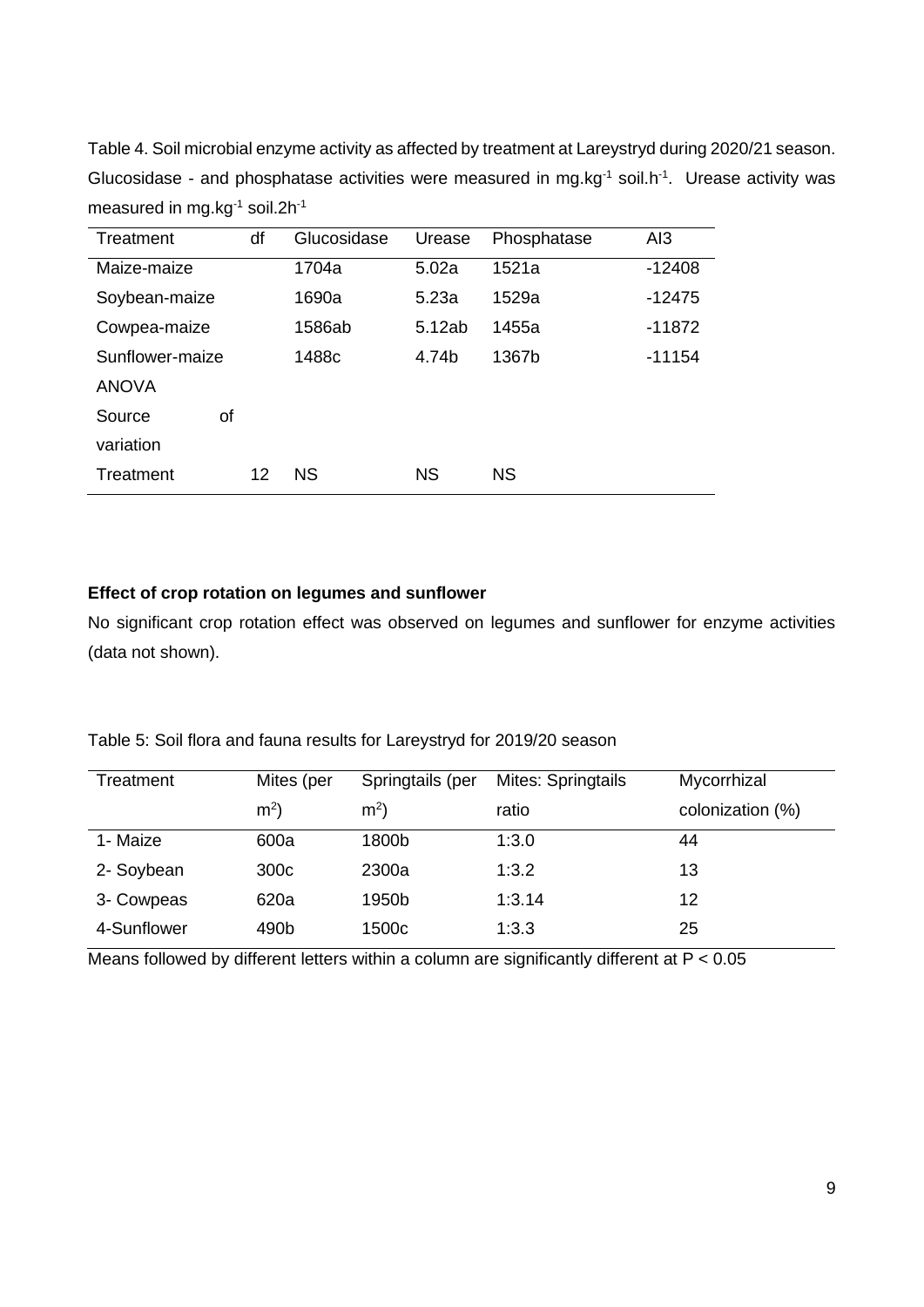| Table 6: Soil flora and fauna results for Brooksby for 2019/20 season |  |
|-----------------------------------------------------------------------|--|
|-----------------------------------------------------------------------|--|

| Treatment   | Mites (per     | <b>Springtails</b> | Mites: Springtails ratio | Mycorrhizal      |
|-------------|----------------|--------------------|--------------------------|------------------|
|             | m <sup>2</sup> | (per $m^2$ )       |                          | colonization (%) |
| 1- Maize    | 300a           | 900a               | 1:3.0                    | 31               |
| 2- Soybean  | 130c           | 850b               | 1:6.5                    | 21               |
| 3- Cowpea   | 210ab          | 820b               | 1:3.9                    | 15               |
| 4-Sunflower | 450a           | 750ab              | 1:1.7                    | 28               |

Means followed by different letters within a column are significantly different at P < 0.05

Table 7: Soil flora and fauna results for Lareystryd for 2020/21 season for maize crop rotation

| Treatment         | Mites (per     | Springtails (per | Mites: Springtails | Mycorrhizal      |
|-------------------|----------------|------------------|--------------------|------------------|
|                   | m <sup>2</sup> | m <sup>2</sup>   | ratio              | colonization (%) |
| 1- Maize-Maize    | 554a           | 1923a            | 1:3.5              | 51               |
| 2- Soybean-Maize  | 426b           | 1834b            | 1:4.3              | 18               |
| 3- Cowpea-Maize   | 517a           | 1789b            | 1:3.5              | 16               |
| 4-Sunflower-Maize | 478ab          | 1528b            | 1:3.2              | 29               |

Means followed by different letters within a column are significantly different at P < 0.05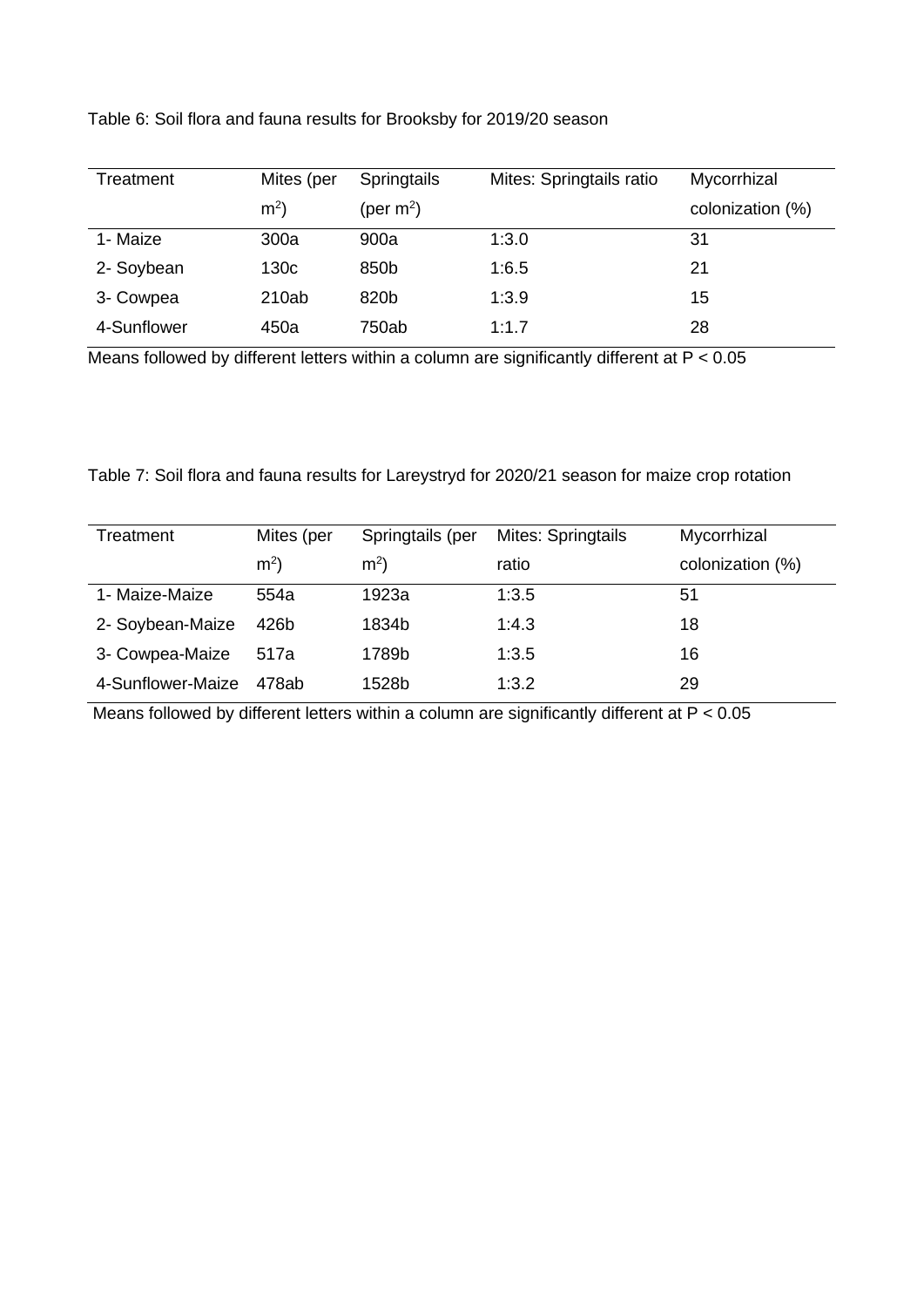# **DISCUSSION**

It is evident from the results obtained that maize treatments under monocropping showed higher enzyme activities in both localities *viz.* Lareystryd and Brooksby. Soil enzymes regulate ecosystem functioning and in particular play a key role in nutrient cycling. These enzyme activities are the direct expression of the soil community to metabolic requirements and available nutrients (Spedding et al., 2004). The glucosidase is an important enzyme in terrestrial carbon cycle in producing glucose, which contributes important energy source for microbial biomass (Tabatabai, 1994). The glucosidase activity has been suggested as a good indicator of soil quality (Bishnu et al., 2008) The AI3 index also showed a more negative value in maize treatments indicative of a possible better soil quality (Meyer et al., 2014). Furthermore, mycorrhiza colonization in maize and sunflower is higher than in legume treatments. This is an expected result since it is known that arbuscular mycorrhiza is strongly dependent on maize and sunflower to lesser extent to form strong mutualistic associations (Arihara and Karasawa, 2000).

Concerning springtails, they are often sampled as bio-indicators of healthy soils. They are considered beneficial insects that eat decaying plant material, fungi or bacteria, breaking down material and improving soil structure. The results suggest that maize treatments are a good source of food for springtails.

#### **CONCLUSIONS**

This study highlighted that microbial activities are affected by various farming or management practices such as CA. However, since soil is a dynamic environment it creates a challenge in accurately monitoring changes. The study also revealed that switching from a conventionally monocropped system to a CA maize based system takes time to observe significant changes in soil microbial life and activities. The stability of the system in terms of observing these biological changes will probably only be reached within a number of years of practicing CA. Despite these slow changes, there are already trends that serve as a baseline for further studies and tracking any changes that may occur in the soil microbiome. With continued monitoring the soils, mites and types of springtails as well as mycorrhiza fungi will become more familiar. Relationships between these factors and the environment will also be clearer and provide guidance to the farming communities especially our local developing (communal) farmers transitioning to commercial CA farming.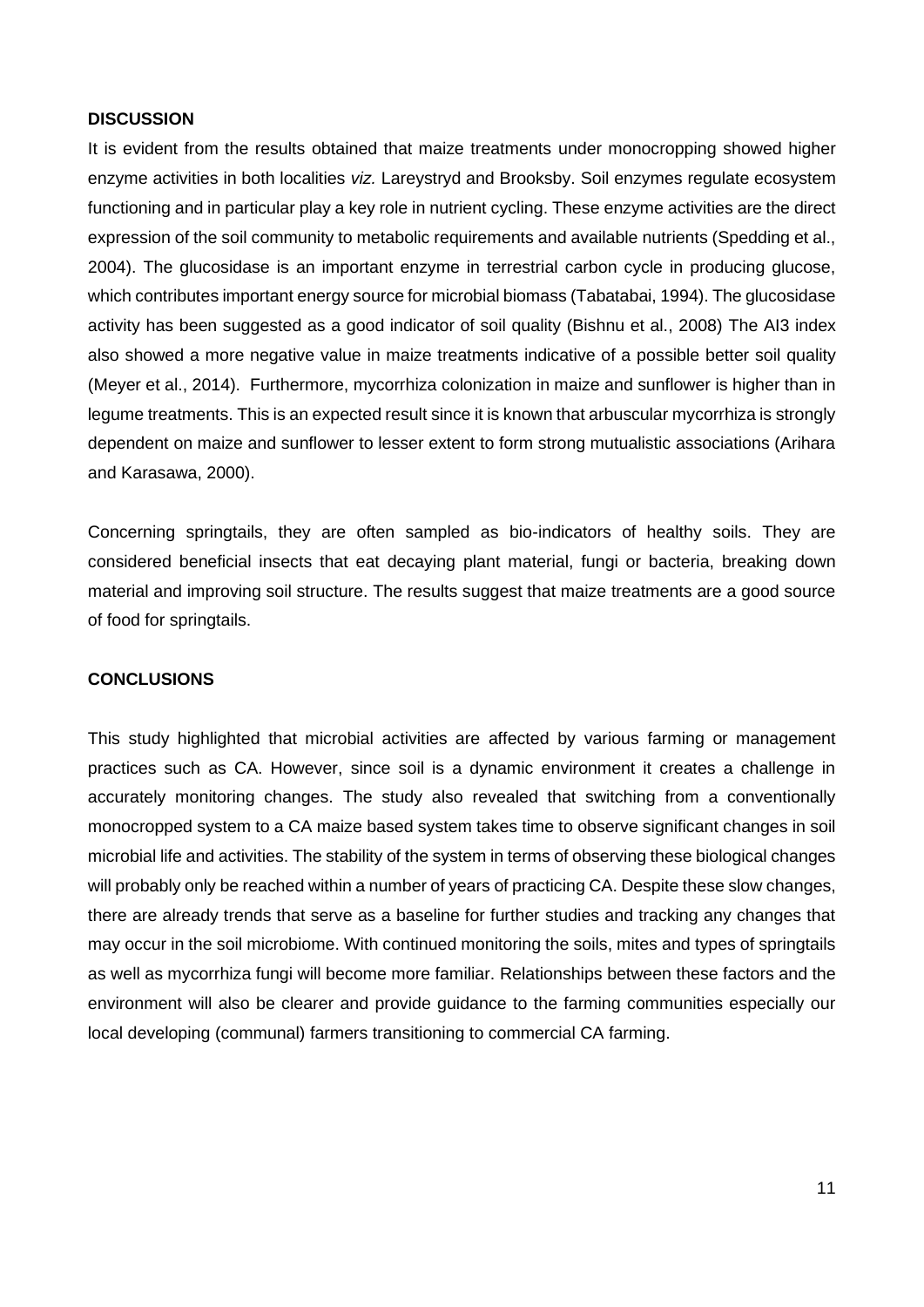# **ACKNOWLEDGEMENTS**

The authors wish to express their sincere gratitude towards the Maize Trust for financial support to this project.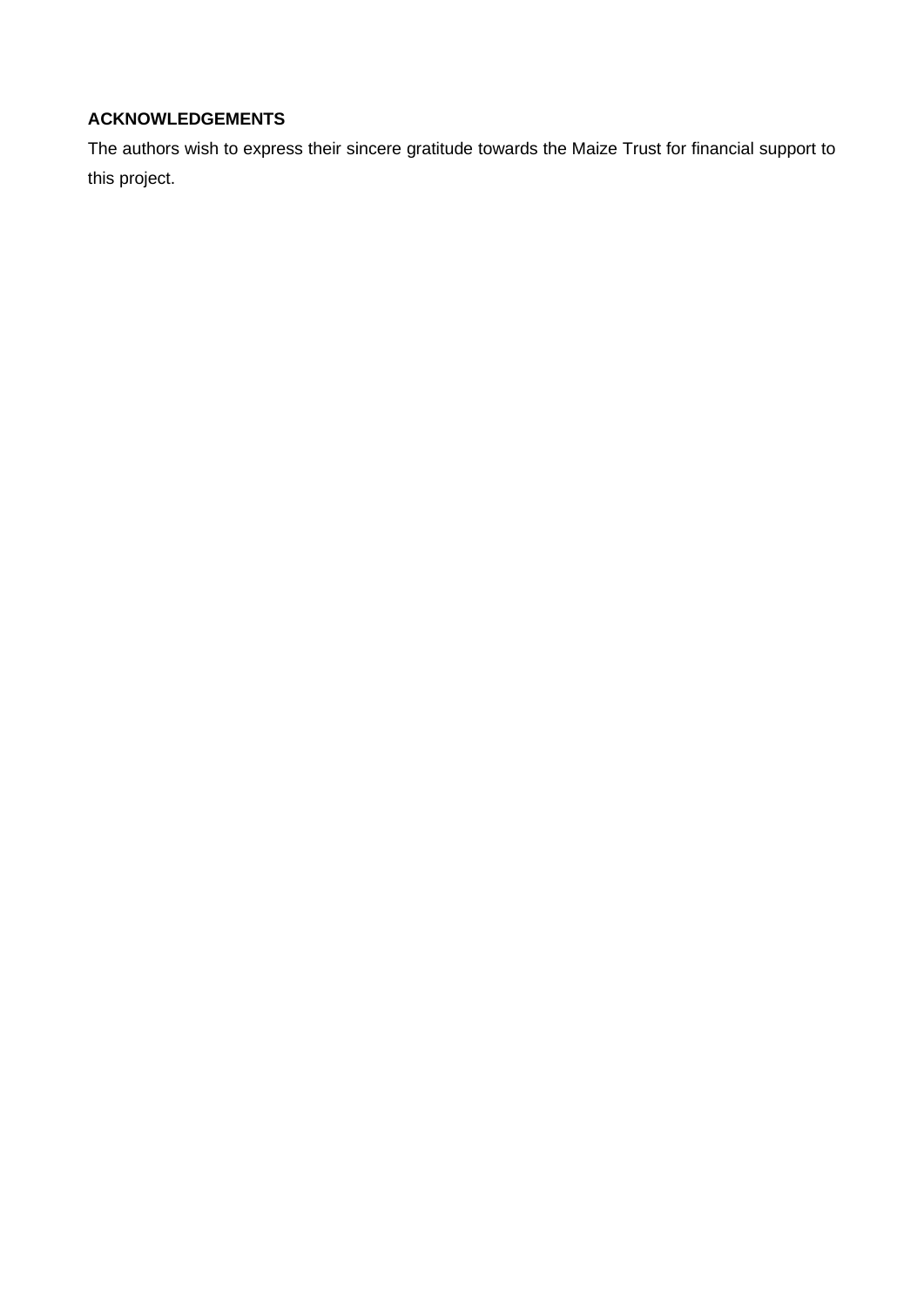# **REFERENCE LIST** (Publications published)

Adesemoye, A.O. and Kloepper, J.W., 2009. Plant-microbe interactions in enhanced fertilizer-use efficiency. Appl Microbiol Biotechnol, 85: 1 - 12.

Amann, R.I., Ludwig, W., Schleifer, K. 1995. Phylogenetic identification and in situ detection of individual microbial cells without cultivation. Microbiol. Rev. 59, 143–169.

Bishnu, A., Chakrabarti, K., Chakraborty, A. and Saha,T. 2008. Pesticide residue level in tea ecosystems of Hill and Dooars regions of West Bengal, India. Envron. Monit. Ass. 149: 457- 64.

Buckley D.H. and Schmidt T.M., 2001. The Structure of Microbial communities in Soil and the Lasting Impact of Cultivation. Microb Ecol, 42: 11 - 21.

Cvijanovic G., Milosevic N., Jarak, M. 2007. The importance of diazotrophs as biofertilizers in the maize and soybean production. Genetika, 39: 395 - 404.

Dick, R.P., 1994. Soil enzyme activities as indicators of soil quality. In: Doran, J.W., Coleman, D.C., Bezdicek D.F., Stwart, B.A. (Eds.), Defining soil quality for a sustainable environment. SSSA Special publication No.35, Madison, Wisconsin, pp. 107-124.

Dharmakeethi, R.S. and Thenabadu, M.W.1996. Urease in soils: A review. J. Natn. Sci. Coun. Sri Lanka. 24:159-195.

Doran, J.W. and Parkin, T.B. 1994. Defining and assessing soil quality. In: Doran, J.W., Coleman, D.C., Bezdicek, D.F., Stewart, B.A. (Eds.), Defining soil quality for a sustainable environment. SSSA Special Publication 35, Madison, WI, pp. 1-45.

Grant T., 2010. President's Report. Proceedings of The Fertilizer Society of South Africa 51st Annual Congress: Challenges facing the fertilizer industry and agriculture. The Fertilizer Society of South Africa Journal, pp.3 - 10.

Hill, G.T., Mitkowski, N.A., Aldrich-Wolfe, L., Emele, L.R., Jurkonie, D.D., Ficke, A., Maldonado-Ramirez, S., Lynch, S.T., Nelson, E.B., 2000. Methods for assessing the composition and diversity of soil microbial communities. Appl. Soil Ecol. 15, 25-36.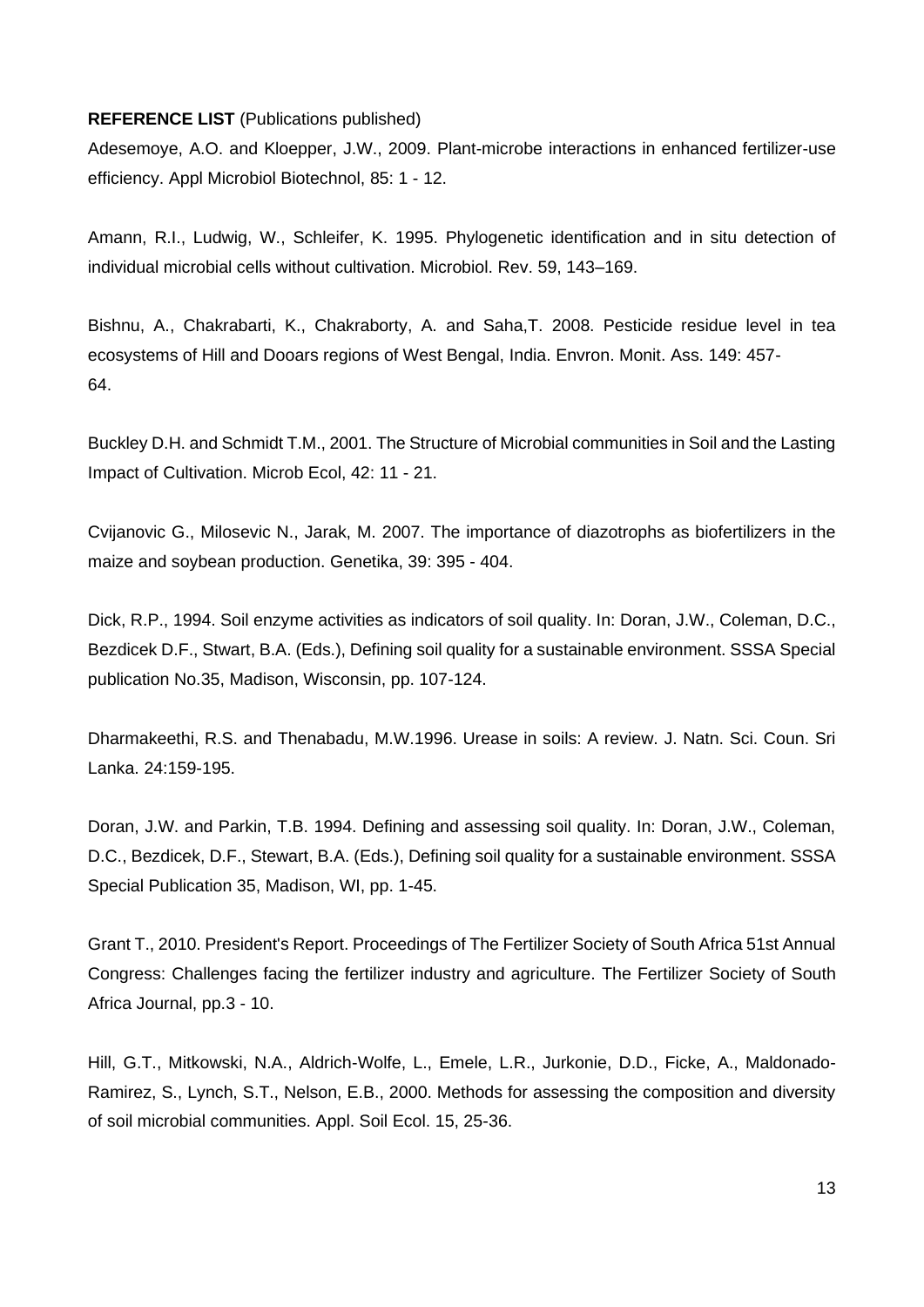Islam M.D. R., Trivedi P., Palaniappan P., Reddy M.S., Sa, T., 2009. Evaluating the effect of fertilizer application on soil microbial community structure in rice cropping system using fatty acid methyl esters (FAME) analysis. World J Microbiol Biotechnol, 25: 1 115 - 1 117.

Jin, K., Sleutel, S., Buchan, D., De Neve, S., Cai, D.X., Gabriels, D., Jin, J.Y., 2009. Changes of soil enzyme activities under different tillage practices in the Chinese Loess Plateau. Soil Till. Res. 104, 115–120.

Kirk, J.L., Beaudette, L.A., Hart, M., Moutoglis, P., Klipronomos, J.N., Lee, H., Trevors, J.T. 2004. Methods of studying soil microbial diversity. J. Microbiol. Meth. 58, 169-188.

Mazzola, M., 2004. Assessment and management soil microbial community structure for disease suppression. Annu. Rev. Phytopathol. 42, 35-59.

Meyer, A.H., Wooldridge, J., Dames, J. 2014. Relationship between soil alteration index three (AI3), soil organic matter and tree performance in a 'Cripps Pink'/M7 apple orchard S. Afric. J. Plant and Soil 31 (3): 173-175.

Montgomery, D.R. 2007. Soil erosion and agricultural sustainability. P. Natl. Acad. Sci. USA 104:13268-13272.

Pankhurst, C.E., Doube, B.M., Gupta, V.V.S.R. 1997. Biological Indicators of Soil Health. CAB International, Wallingford

Pankhurst, C.E. 1994. Biological indicators of soil health and sustainable productivity. In: Greenland, D.J., Szabolcs, I. (Eds.), Soil Resilience and Sustainable Land Use, CAB International, Wallingford, UK, pp.331–351.

Primavesi, A. 1990. Soil life and chemical fertilizers. ILEIA Newsletter. p.8-9.

Röhrig, R., Langmaack, M., Schrader, S., Larink, O. 1998Tillage systems and soil compaction—their impact on abundance and vertical distribution of Enchytraeidae, Soil Till. Res.,Volume 46, Issues 1– 2, Pages 117-127,

Sarathchandra S.U., Lee A., Perrot K.W., Rajan S.S.S., Oliver E.H.A., Gravett I.M., 1993. Effects of Phosphate Fertilizer applications on Microorganisms in Pastoral Soil. *Aust J Soil Res*, 31: 299 – 309